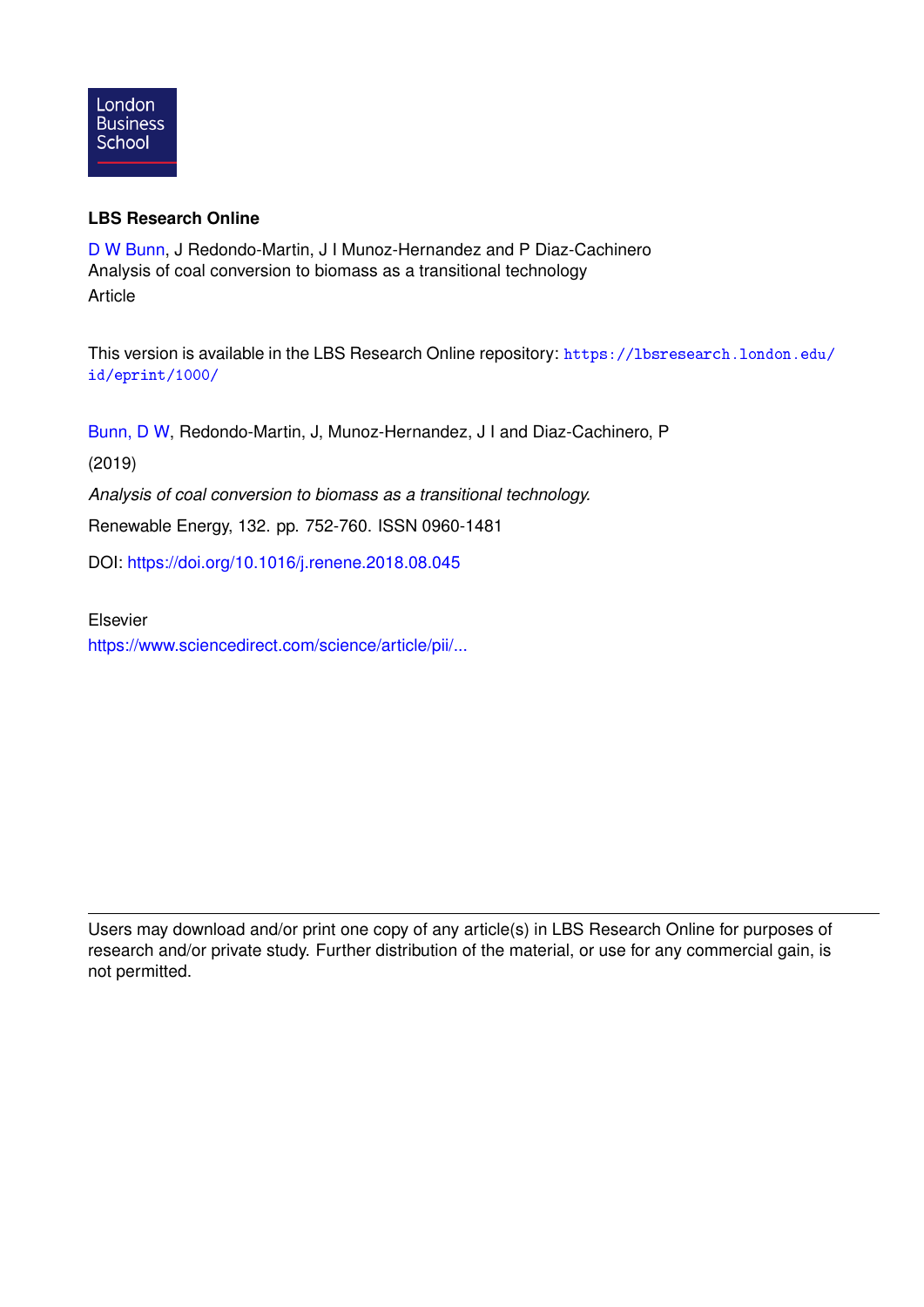# **Analysis of Coal Conversion to Biomass as a Transitional Technology**

4 Derek W. Bunn<sup>(1)</sup>, Jorge Redondo-Martin<sup>(2)</sup>, José I. Muñoz-Hernandez<sup>(2)</sup>, Pablo Diaz-Cachinero<sup>(2)</sup>

*(1) London Business School, Sussex Place, Regent's Park, London NW1 5SA, UK* 

*(2) Universidad de Castilla-La Mancha, INEI, PEARL, 13071 Ciudad Real, Spain*

## ABSTRACT

 The dominant transitional path towards a low carbon electricity industry for systems which have been heavily dependent upon coal is through its replacement by large scale wind farms and the widespread emergence of distributed solar. In this pathway, maintaining resource adequacy in the context of increased intermittency in generation has become a major concern. This paper examines this requirement to maintain resource adequacy and compare the costs and carbon impacts for new gas turbines or biomass conversions to achieve this in an expedient transitional way. This is formulated as a policy optimization in which the imperative is to replace existing coal with a renewable alternative (in this case study, wind) and to maintain the system security at the existing level, and thereby find the optimal subsidies, either as energy credits ("green certificates" or "contracts-for-differences") or capital benefits ("capacity payments" or tax allowances). In a model of the GB system, the results show that that biomass-conversion outperforms investment in peaking gas turbines to deal with the transitional economic externality of extra reserve costs. In particular, the results suggest benefits of 10% lower costs of subsidies, 70% lower implied costs of carbon, and a reduction of 18% in wholesale power prices.

*Keywords*: Renewable Energy, Biomass, Investment, Security, Carbon Price

#### **1. Introduction**

 Managing the transition of a carbon-intensive electricity industry towards low, or zero, carbon emissions has become a delicate balance of policy initiatives and long-term commitments. Whilst substantial subsidies have been provided to support the early stage innovations of renewable energy technologies, wind and solar in particular, a consequence of these subsidies has been a structural change in the wholesale market economics leading to lower revenues and asset impairments for incumbent fossil fuel generators [1, 2, 3]. As a consequence, further subsidies, usually in the form of capacity payments, have been required to ensure that sufficient generators remain operational and to incentivize the extra reserves that are needed to cope with the intermittency of wind and solar production [4, 5, 6, 7, 8]. The sum of these subsidies, both for stimulating the innovation in new, clean technologies and maintaining resource adequacy, together with the associated network infrastructure upgrading, are inevitably subject to government budgets and considerations of consumer impact (e.g. the Levy Control Framework in the UK [9], and the Energiewende in Germany [10]). Within a framework for medium or longer term decarbonisation of the sector, e.g. by 2030 or 2050, policy support for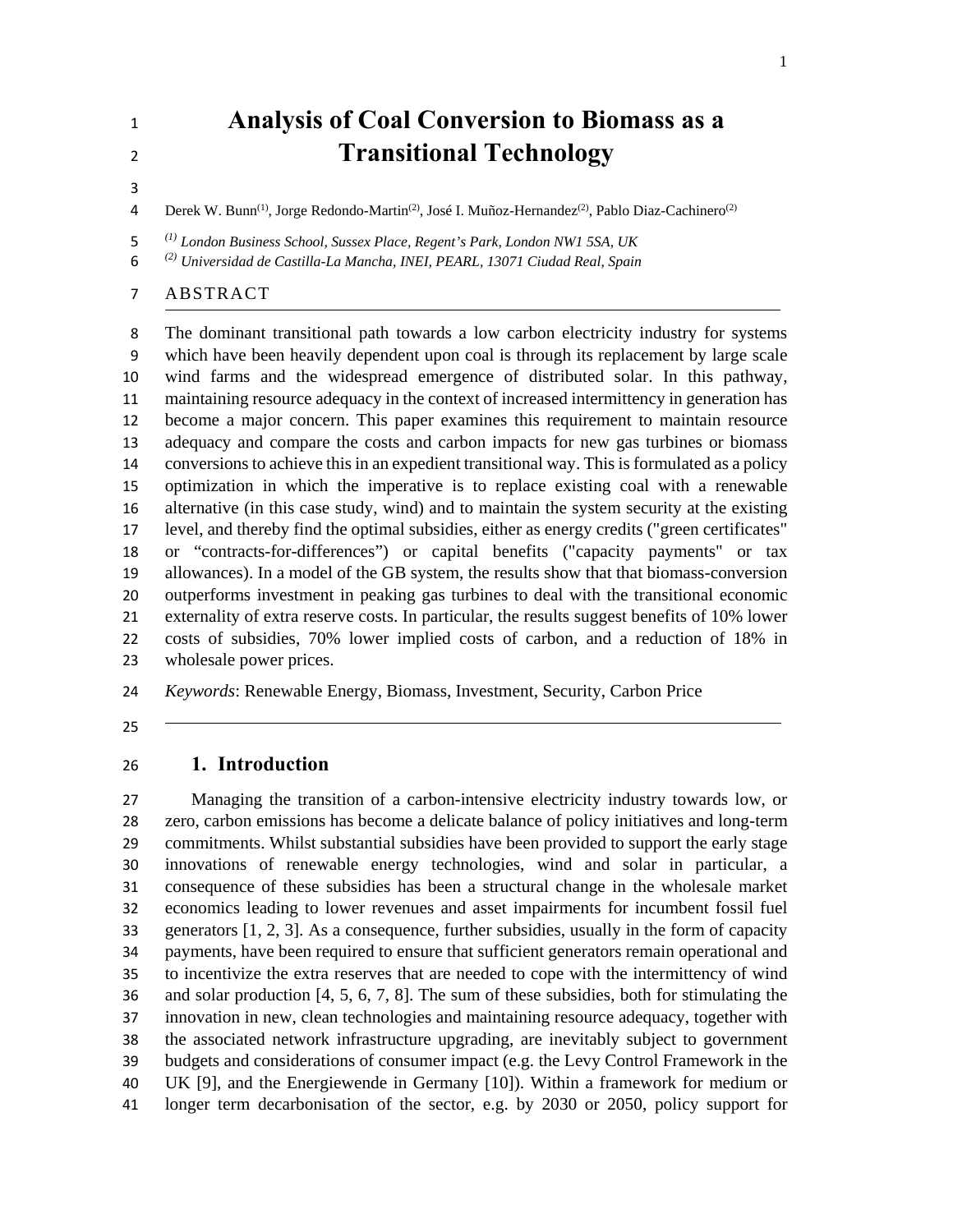decarbonisation therefore reflects, implicitly or explicitly, a dynamic policy optimization of subsidy design subject to costs, resource adequacy and carbon mitigation constraints.

 In the context of this, investment in gas turbine facilities to provide extra reserve capacity, as intermittent wind and solar replace coal, is often regarded as a viable transitional process, notwithstanding its carbon emissions [11, 12]. The "open cycle gas turbines" (OCGTs) are relatively low capital cost, easy to install and with the low load factors associated with peaking facilities, they are usually presumed to be the best economic option to provide the extra capacity. Indeed, the OCGT "levelised" cost is widely used a reference price for capacity payments and auction parameters, for example when governments are seeking to procure firm capacity to meet annual resource adequacy targets [13]. Nevertheless, gas generation is not low carbon, and more reserve is required as intermittent renewable resources replace the firm coal facilities.

 In contrast, whilst the conversion of existing coal facilities to biomass, via burning wood pellets, is also a low-carbon initiative attracting policy subsidies [14], it has not been considered in the same way as OCGTs for providing reserve. But these coal-to- biomass conversions have a number of attractions: the biomass cycle, if implemented in a fully compliant way, is low carbon; the conversion costs are substantially smaller than new build; new sites and new infrastructure connections are not required and the business model for those incumbent coal generating companies does not have to change substantially. Furthermore, with the extensive global coal reserves and worldwide coal generation expected to remain substantial through to 2040 [15], biomass conversion has an appealing role to play in gradually moderating the emissions from the large stock of coal plants in operation. Nevertheless, it is clearly transitional and inferior to a complete low-carbon solution, to the extent that the full supply-chain, carbon-footprint for wood pellets can be significant depending upon the mode and distance of transportation.

 In the future, on the other hand, it has been well-recognized that allied to carbon capture and storage (CCS), if indeed CCS were to fulfill the long-standing aspirations of commercialization [16], biomass coal conversion would offer the possibility of being a net reducer of carbon emissions [17]. But that remains speculative, as do several other new technology solutions to maintain reserve adequacy. Storage is developing rapidly, as well as the aggregation of demand side response into "virtual power plants", but not yet at a scale to keep pace with, and thereby provide the reserve support for, the penetration of new wind and solar. In the longer-term, renewable energy allied to storage is a desirable end-stage, but the transition is not immediate. Thus, in the meantime, new-build gas turbines continue to be advocated as the transitional peaking technology.

 The starting point for this paper is therefore the basic observation that the dominant path towards a low carbon electricity industry for systems which have been heavily dependent upon coal is through its replacement by large scale wind farms and the widespread emergence of distributed solar [15]. In this respect, whilst their introduction has been driven by policy determination and subsidies [18], an externality of both of these intermittent technologies is the need for extra reserve. This paper examines this requirement to maintain resource adequacy and compare the costs and carbon impacts for new gas turbines or biomass conversions to achieve this in an expedient transitional way. This is formulated as a policy optimization in which the imperative is to replace existing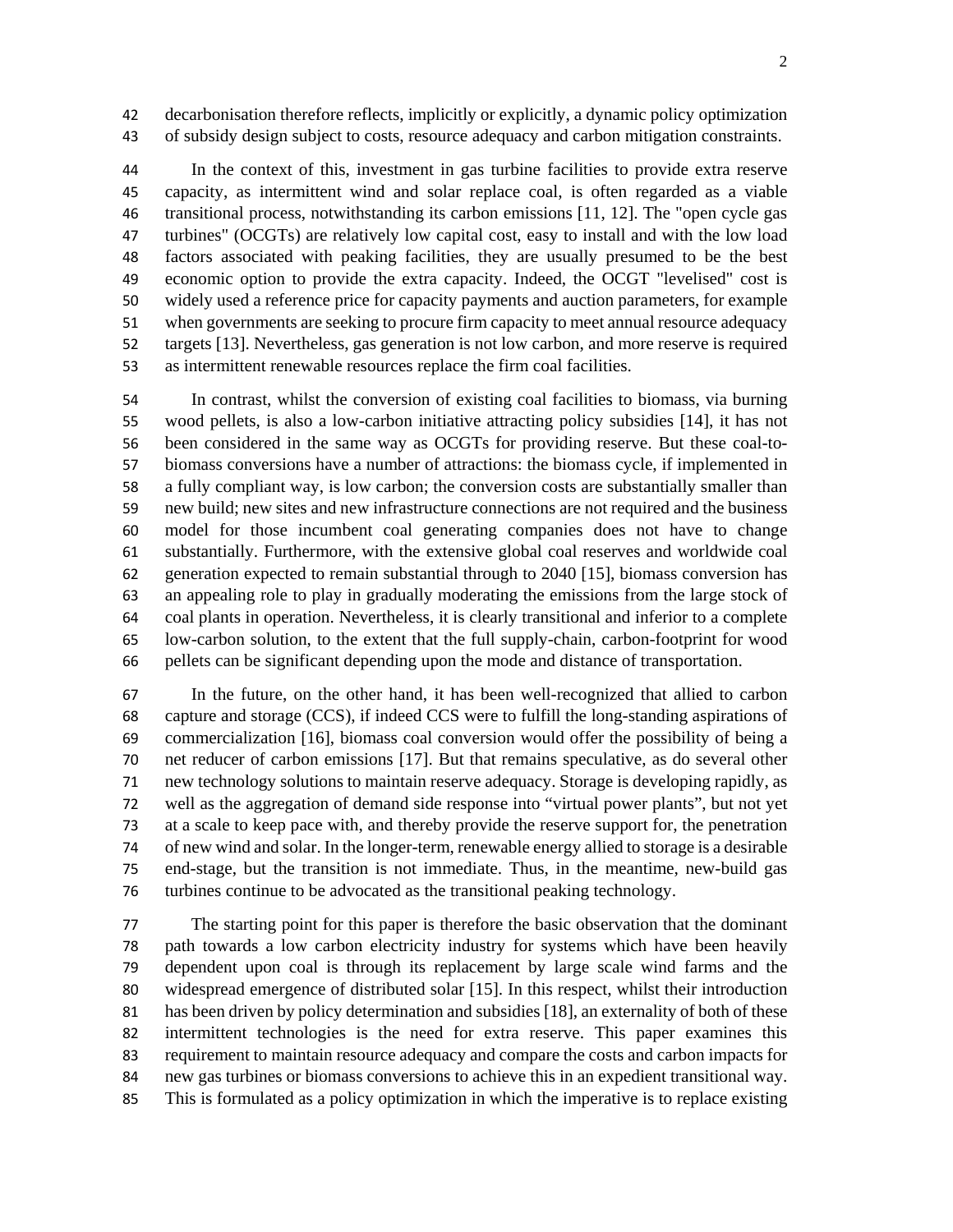coal with a renewable alternative (in this case study, wind) and to maintain the system security ("outages") at the existing level, and thereby find the optimal subsidies, either as energy credits ("green" certificates or "contracts-for-differences") or capital benefits ("capacity payments", grants or tax allowances). Further, the analysis does not presume risk-neutrality on the part of investors but aversion to downside risk, as manifest by the metrics of rating agencies (e.g. [19, 20]). Apart from the social welfare costs, the analysis computes the full supply chain implied cost of carbon for the various alternatives. The model reveals that that biomass-conversion outperforms investment in OCGTs to deal with the economic externality of extra reserve costs. In particular, the results suggest benefits of 10% lower costs of subsidies, 70% lower implied costs of carbon reduction, and a reduction of 18% in wholesale power prices.

 This paper therefore makes several research contributions. From an analytical perspective it develops a methodology to analyze the subsidy costs over time to replace coal with wind and at the same time maintain a reserve margin expressed as a loss of load probability (an expectation of 3 hours per year is the UK target). Furthermore, the financial viability of the replacements investments is ensured by a risk constraint on the capital coverage ratio. Therefore, the formulation involves a dynamic, multistage optimization with probabilistic risk constraints. From this model, a new comparison of energy versus capacity subsidy schemes is provided and concludes in favor of the latter. In terms of technological context, this research is the first to compare biomass conversions and gas turbines as transitional alternatives within this optimized policy framework. It concludes that the former is beneficial in terms of lower subsidies, lower wholesale prices and a lower implied cost of carbon reduction.

 The next section presents the formulation for the investment simulation. This is applied to a realistic case study based up the British system which has indeed been characterized by policy support for large scale offshore wind to replace an accelerated retirement of coal facilities. Whilst being a particular application, the policy insights are generalizable. Subsequent sections consider the comparisons of biomass and gas for complementing the wind replacements with their extra reserve requirements. The analysis computes the implied cost of carbon reduction, and also considers a variation in which policy-makers are somewhat risk averse in optimizing the costs of subsidy design against the twin constraints of a decarbonisation pathway and resource security. Final observations and comments conclude the paper.

#### **2. Model Formulation**

 The stylized setting is an electricity industry (e.g. in Britain) seeking to replace its existing coal generation with offshore wind, at minimum cost of subsidies, whilst maintaining a constant security of supply margin. The analysis is a comparative static one in the sense that no forecasts are presumed for future events and parameters, rather a power industry as it exists in a target year (2016/17) is systematically varied by the replacement of coal by wind, plus the addition of either gas or biomass to maintain the same level of security. Its economic performance is determined by a market price formation model which is simulated by Monte Carlo variation of all uncertain variables.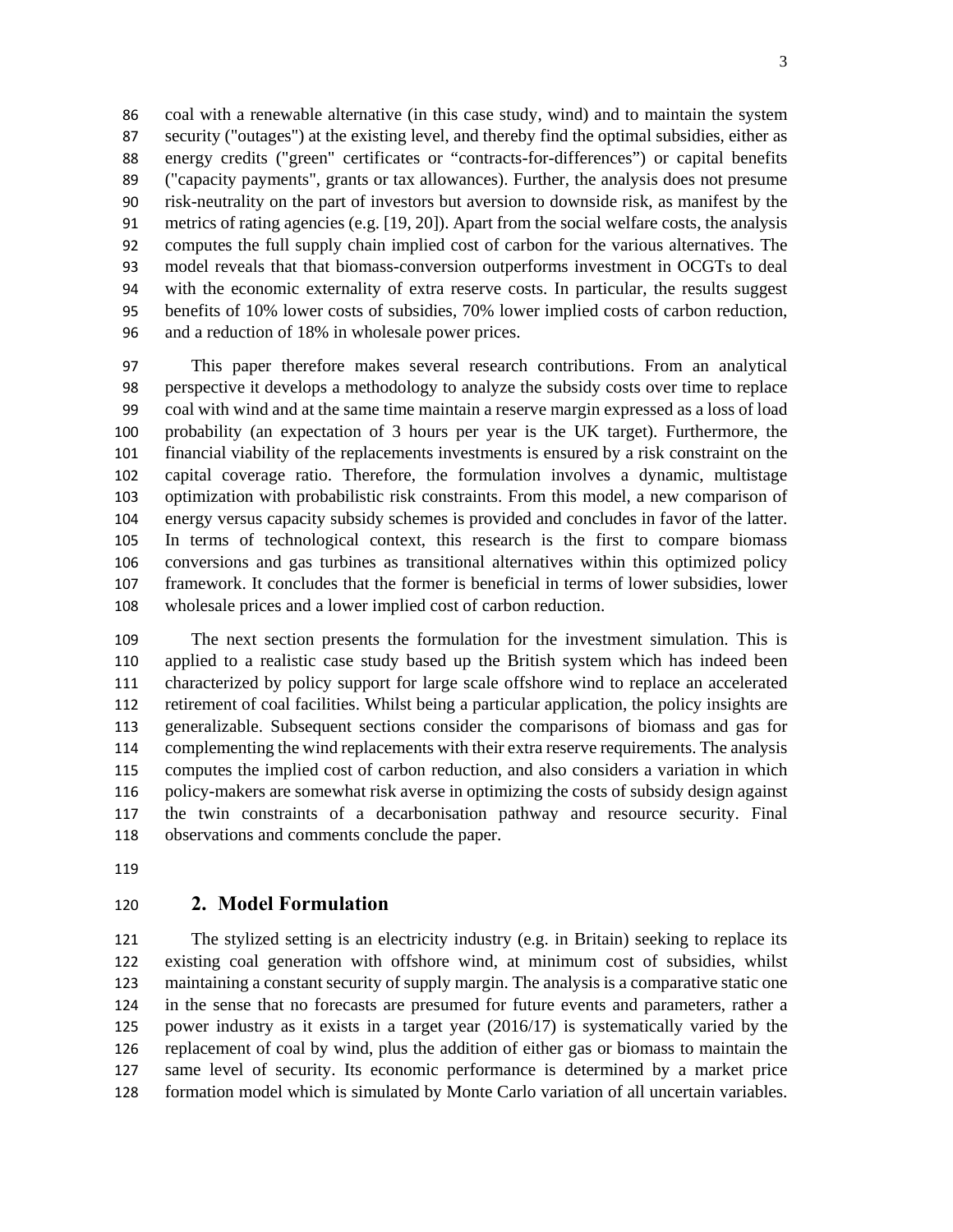In other words, it provides a focus on the effects of key variables and current risks for a set of target year variations, without speculation on future scenarios.

 Within this target year model, revenues from the market simulation model provide the basis for determining the amount of subsidies needed for the investments in new capacity to be viable. Whilst the conventional NPV of a facility gives the economic value, it is well-observed that a positive NPV is often not sufficient by itself to motivate investment in practice. Often, an incentive to invest will only occur if the debt service coverage ratios required by senior lenders can be maintained [21]. The debt service coverage ratio is defined as the total cash flow available to service debt divided by the debt repayments in a given period, usually one year, as in [20]. A new investment is therefore considered to be feasible, in the sense of being financeable, if this coverage risk is below a critical level. Specifically, a proxy criterion of 1.2 is used for capital coverage at 90% probability, implying that in any year the risk of the annuitized capital costs not being covered operational earnings plus 20%, should be less that 10%. Various wind farm financings corroborate these numbers [22, 23, 24, 25]. However, it is recognised that although such financial metrics tend to be idiosyncratic in practice, the particular values are less important to this analysis than the general principle of such a metric being applied in a consistent way across the policy variables. In particular, such a metric requires a risk simulation element to the market modelling.

 Three different case studies have been considered, which are detailed below. All of them have the same purpose (to fully remove the installed capacity of coal plants and replacing with offshore wind), and for that, two different approaches are analysed: replacing the total productive capacity of coal, or just the actual production in the base year. Moreover, extra reserve capacity is required to prevent the increase of unserved energy (outages), due to wind intermittency. Extra capacity can be provided by a peak technology, the "open cycle gas turbines" (OCGTs), or a flexible baseload technology, biomass (in this case, from the conversion of existing coal facilities, via burning wood pellets). These two alternatives are evaluated for each scenario.

 The research questions are analyzed in this paper with reference to the British wholesale power market when, *ceteris paribus*, the installed capacity of coal plants is progressively replaced by offshore wind, taking 2016 as the base year. The simulation proceeds as follows. Random exogenous variables are simulated. These include the demand (hourly), the availability of each generating unit, including wind facilities, each fuel (inter-correlated), and the carbon emissions price. Hourly demand distributions are obtained from the actual historical half-hourly data available from National Grid.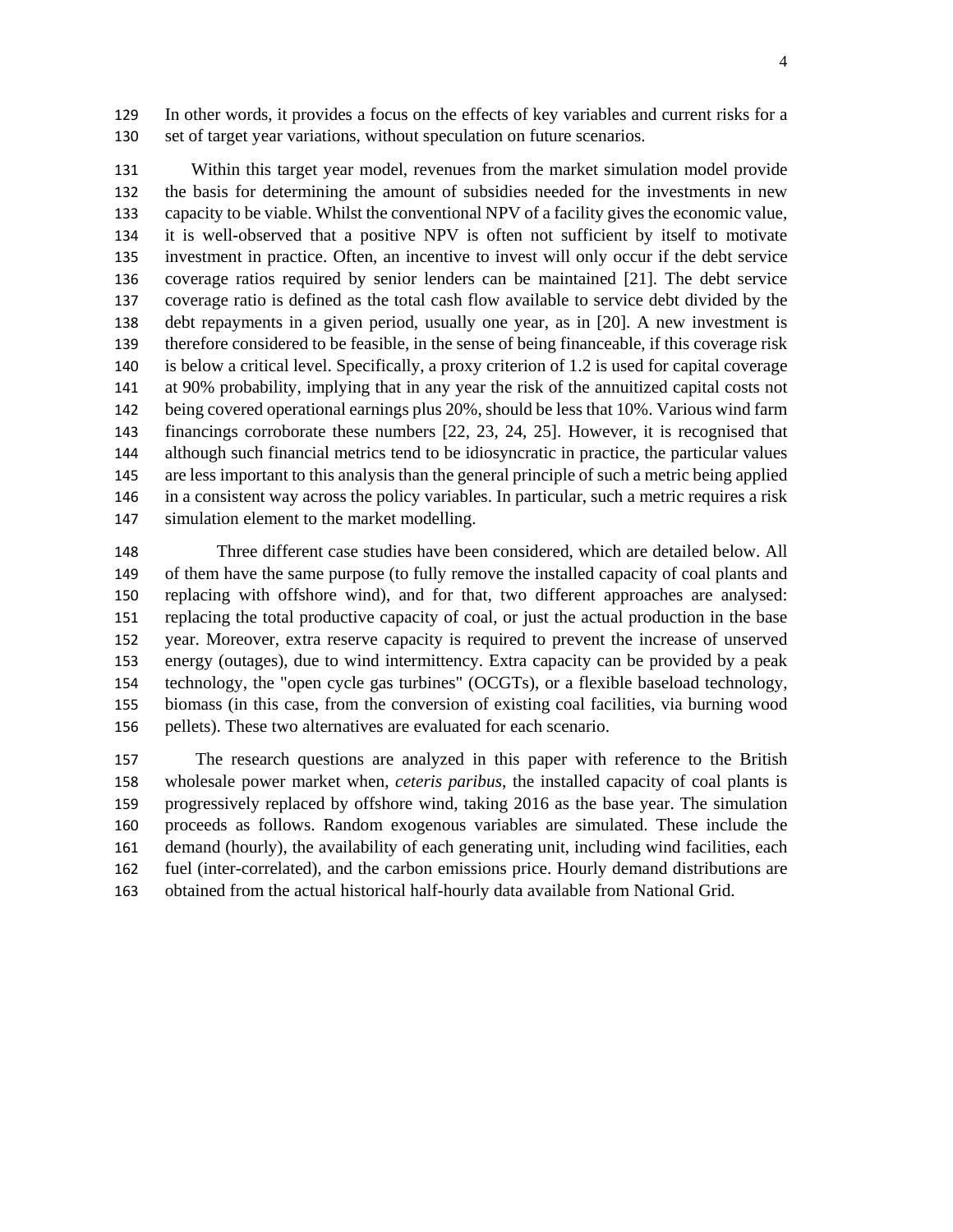

 The merit order supply stack is constructed from all 320 generating units available in 2016 ordered in ascending order of marginal cost (from least to most expensive). For market price formation, nuclear is always assumed to be at the bottom of the stack, although its marginal cost is higher than wind. This ensures that nuclear output is not curtailed. The market, as indicated in Figure 1, is cleared by having all active players take the price of the most expensive active generating unit needed to meet demand. If the demand is higher than the cumulative available capacity, an "outage" is recorded.

 Production uncertainty of each technology is simulated from binomial distributions, wind speed (used for estimating wind production) is represented by Weibull probability distribution functions, and fuel prices are specified by lognormal distributions. Wind speed is converted to power according to a typical wind-power nonlinear transfer function, as Figure 2, following [26,27,28]. The portfolio averaging of extensive wind farm penetration is modelled by considering two regions in GB, north and south. From studies on wind speeds in geographic locations [29] an output correlation index of 0.7 is taken for plants in the same geographic areas within the north or south, and an index of 0.1 is used as the output correlation coefficient between the north and south plants. New offshore wind generation is assumed to be distributed evenly between north and south.

183

164<br>165

- 184
- 185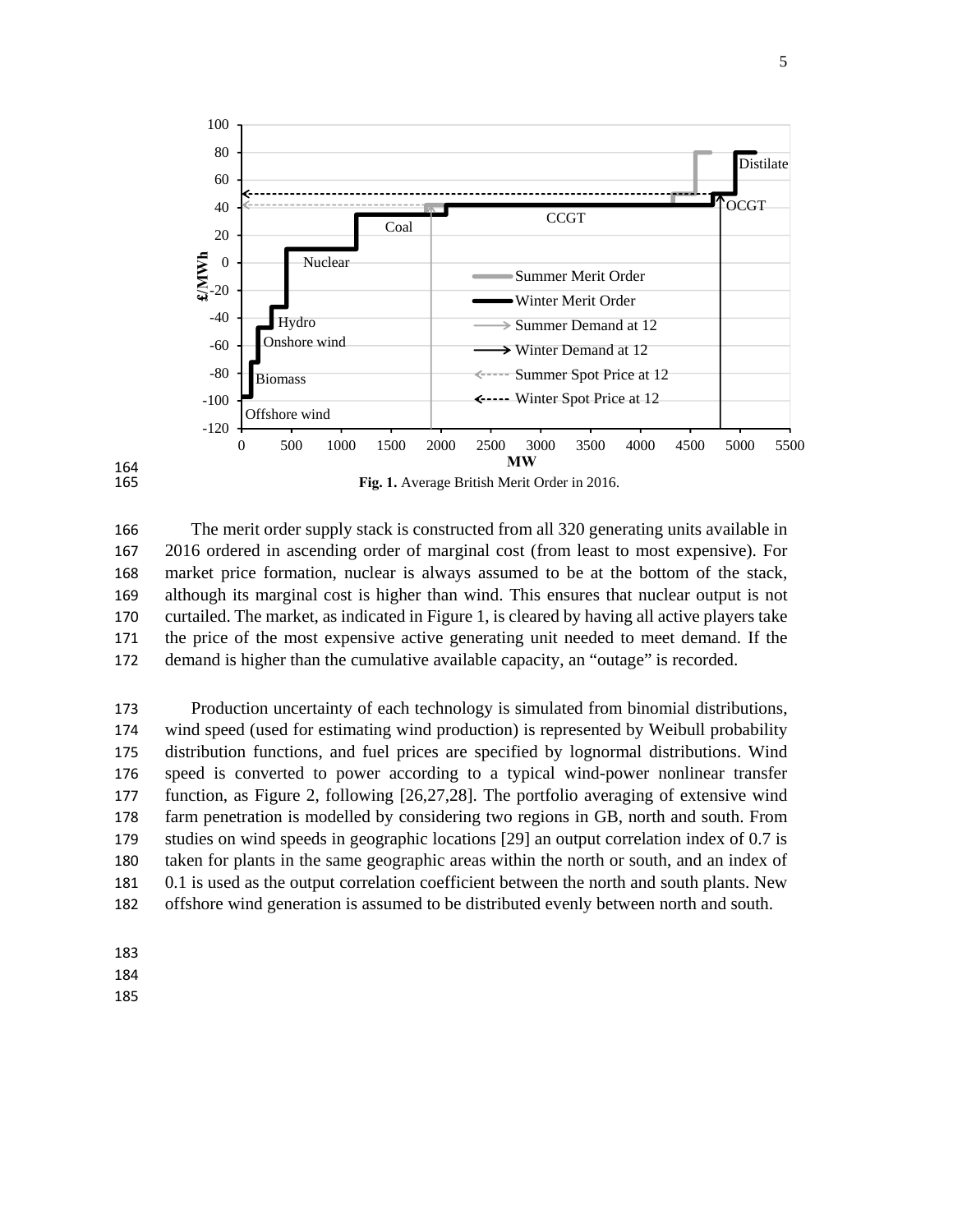

**Fig. 3.** Average Daily Solar Generation in 2016.

 The hourly photovoltaic production distribution functions are obtained analogously, using the 2015 historical data [30]. In Figure 3, PV generation obtained from these distribution functions is represented. This PV production is subtracted from the demand in this modelling procedure.

 In the model, all (320) generating units offering into the market are included from the very small biomass, onshore and offshore wind facilities to the large nuclear stations. Installed capacities, capital costs, annual fixed costs, lifetimes, availabilities, carbon intensities and heat rates were consistent with various sources [13,14,31,32,33,34,35] and hourly demand for  $2015/16$  was taken from the National Grid<sup>1</sup>. The basic fuel cost parameters were specified by lognormal distributions with the follow mean and standard deviations: coal (\$/tonne 80, 8); gas (p/therm 45,5); oil (£/bl 43, 4); ROC (£/ROC 45,4); 201 and EUA carbon price floor  $(f$ /tonne 18,0). The within year correlations were estimated empirically as 0.6 for Gas and Oil; 0.6 for Gas and Coal; 0.8 for Coal and Oil.

 No allowances were made for start-up costs. Transmission constraints do not factor into wholesale market prices, as they are part of the real-time system balancing

 http://www.nationalgrid.com/UK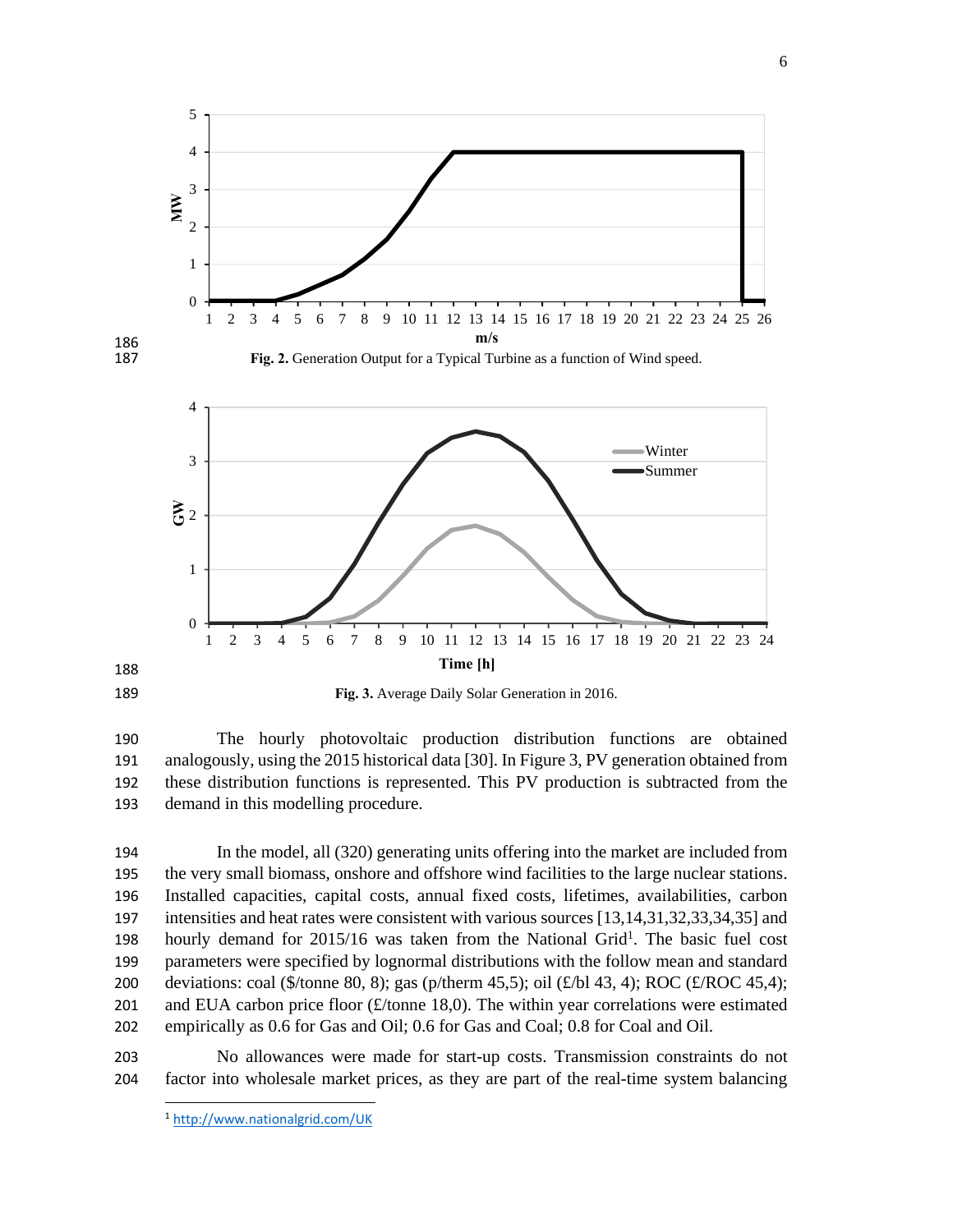activities. No demand elasticity is assumed. Unplanned outages are simulated according to binomial distributions based upon average availabilities. Finally marginal cost clearing prices as simulated for the whole year were given a 15% mark-up to provide a good calibration to actual 2016 data.

 Using the above annual price simulation model, the analysis proceeds by optimising the amount of extra reserve capacity needed to maintain the same security as in 2016 whilst replacing the coal with offshore wind. More precisely, the objective function (OF), which is minimised in the optimisation, is the mean value of the total subsidies required in the process of removing coal generation (1), subject to constraints. Total cost of subsidies (*TS*) is calculated as the sum of subsidies to new offshore wind and extra capacity. The subsidies can be either green certificates or capital grants.

$$
min\{OF = mean(TS)\}\tag{1}
$$

 It is subject to a constraint (2), to maintain the security of supply. To do so, the limit on outages during the process is set as the risk of outages in the base year, based on the simulation of the model with 5,000 iterations to ensure a stable value. We found from the simulations that the appropriate base mean outage value (expected energy unserved) was 1050 MWh. Note that the precise British reliability standard of 3 hrs Loss of Load Expectation, has not been used, but the model maintains consistency with the status quo in 2016. The actual value of this expected energy unserved is not crucial to this analysis as the key results relate to the changes from a base level.

$$
mean(outg) \le 1050 \, [MWh] \tag{2}
$$

 The objective function is also subject to an investment constraint (3), to ensure an adequate profitability to investors in extra reserve capacity. In this case, a capital coverage ratio (CR) of 1.2 with a 90% confidence is considered.

$$
percentile_{10\%}(CR) \ge 1.2\tag{3}
$$

 Capital coverage ratios are calculated as the as shown in (4), where *PR* refers to annual profits, *G* refers to annual capital grants, and *PAY* refers to the annuitized capital payments (*ACP*) and fixed payments related to O&M, calculated as shown in Eq. (5), where *C* refers to installed capacity. The associated data are displayed in Table 1. In order to avoid issues of gearing, it is assumed for simplicity that the capital coverage ratio covers both debt and equity and this is discounted at a cost of capital to account for both.

$$
CR = \frac{PR + G}{PAY} \tag{4}
$$

$$
PAY = (ACP + O\&M) \cdot C \tag{5}
$$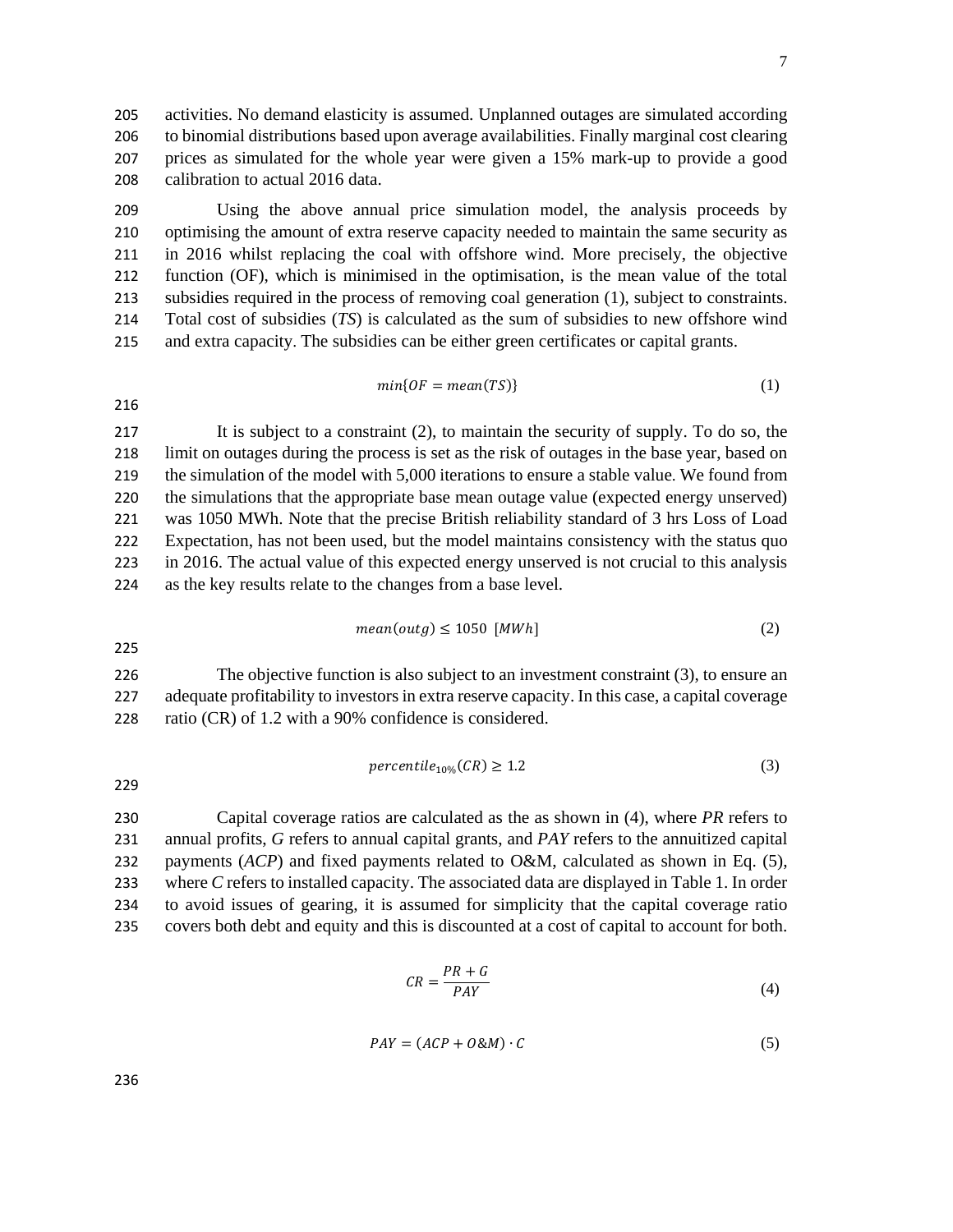| <b>TECHNOLOGY</b>           | <b>Capital Costs</b><br>(CC) [£/kW] | <b>Interest</b><br>rate [%] | Lifespan<br>(Y) [Years] | ACP<br>[£/kW] | <b>O&amp;M</b> Costs<br>[£/kW |
|-----------------------------|-------------------------------------|-----------------------------|-------------------------|---------------|-------------------------------|
| <b>Offshore</b> wind        | 2,800.00                            |                             |                         | 264.30        | 48.00                         |
| OCGT                        | 440.00                              |                             | 25                      | 37.76         | 9.50                          |
| <b>Biomass (conversion)</b> | 321.00                              |                             | 20                      | 30.30         | 22.00                         |

237 **Table 1.** Data to calculate annuitized payments.

 Two types of subsidy mechanisms are considered. "Green Certificates" are an energy credit, widely used internationally and provide a supplement to the market prices for producers of renewable energy. They are known as Renewable Obligation Certificates ("ROCs") in the UK. An alternative to an energy payment is a capital payment on the investment. This can take the form of a fiscal benefit or a capacity payment. This as a "grant" in this analysis. Biomass could receive either an energy subsidy, ROC, or a capacity grant; but OCGTs can only receive capacity payments. In both cases, this model optimises the levels to ensure that constraint (3) is achieved.

246

#### 247 **3. Replacement of Coal by Offshore wind**

 In this transition scenario, total available production capacity of coal (*COA*) is replaced by offshore wind (*WOF*), following the formula described in Eq. (6), where *af* refers to the availability factor of each technology (coal, 87%; offshore wind, 45%; OCGT: 94%; biomass: 87%).

$$
C_{100\%}^{WOF} = C_{0\%}^{WOF} + (C_{0\%}^{COA} - C_{100\%}^{COA}) \cdot \frac{af^{COA}}{af^{WOF}} = 4,705 + (13,737 - 0) \cdot \frac{0.87}{0.45} = 31,263
$$
 (6)

252

253 Extra capacity requirements, either biomass or OCGT, are also optimised to satisfy the 254 probabilistic security constraint. Installed capacity [MW] of coal, offshore wind, and 255 OCGT or biomass, under 0% and 100% coal replacement are shown in Table 2.

| <b>TECHNOLOGY</b>    | 0%     | 100%   |
|----------------------|--------|--------|
| Coal                 | 13.737 |        |
| <b>Offshore</b> wind | 4.705  | 31.263 |
| <b>Biomass</b>       | 2,226  | 4.653  |
| OCGT                 | 2,020  |        |

256 **Table 2.** Case 1: Capacities in MW for coal replacement based upon installed availability.

 The above replacement is based on installed capacity adjusted by technical availability 258 factors. However, with a high carbon floor price of  $\pounds18/1^{\text{C}}O_2$ , the load factor of the coal plant in 2016 is low and so it would be appropriate to also consider the working hours (load factor) replacement of coal by offshore wind. In this second scenario therefore, coal energy production is replaced by offshore wind, following the formula described in (7), where *wh* refers to the 2016 working hours of each technology (coal: 1,200 hours, and offshore wind: 8,760 hours), again adjusted by technical availability factors. Installed capacities [MW] are detailed in Table 3. Evidently much less wind is installed but more peaking plant is required to maintain the same security.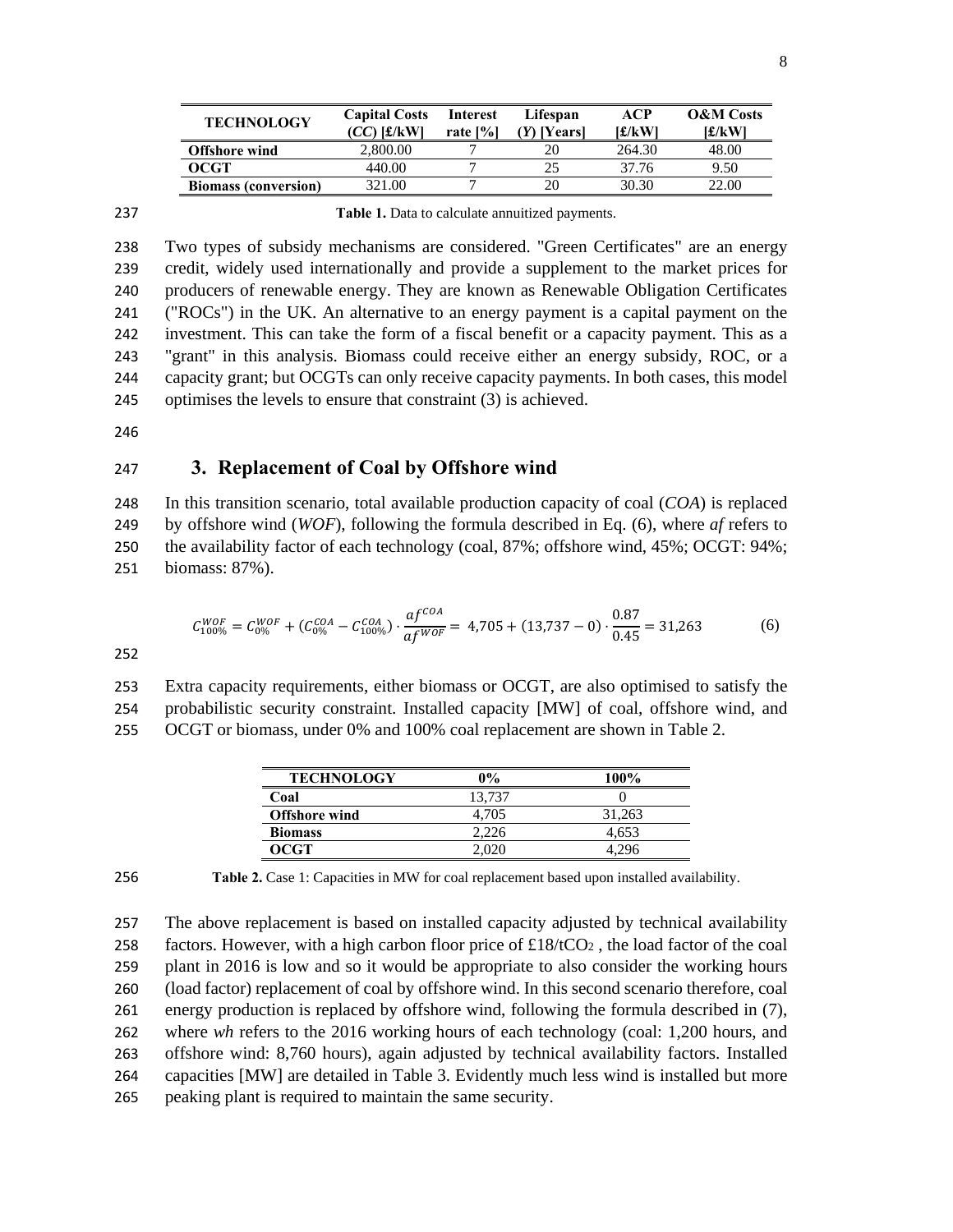| <b>TECHNOLOGY</b>    | 0%     | $100\%$ |
|----------------------|--------|---------|
| Coal                 | 13.737 |         |
| <b>Offshore</b> wind | 4.705  | 8.343   |
| <b>Biomass</b>       | 2.226  | 11.318  |
| OCGT                 | 2.020  | 12.541  |

| $C_{100\%}^{WOF} = C_{0\%}^{WOF} + C_{0\%}^{COA} \cdot \frac{af^{COA} \cdot wh_{0\%}^{COA}}{af^{WOF} \cdot wh^{WOF}}$ |  |
|-----------------------------------------------------------------------------------------------------------------------|--|
|                                                                                                                       |  |

266

267 **Table 3.** Case 2**:** Capacities in MW for coal replacement based upon load factor.

268 To see the effect of the carbon floor at £18/tCO<sub>2</sub>, the above scenario is repeated using an 269 EU ETS market price average of  $\text{\pounds}5/\text{\pounds}O_2$ . This reduces the coal generators' marginal costs 270 to below those of the CCGTs and accordingly the average operational hours go to 5,379 271 from 1,200 hours, previously. Therefore, its production is higher in the base year, and

272 more offshore wind is needed. Installed capacities [MW] are detailed in Table 4.

| <b>TECHNOLOGY</b>    | $0\%$  | 100%                  |
|----------------------|--------|-----------------------|
| Coal                 | 13.737 |                       |
| <b>Offshore</b> wind | 4.705  | $21,013$ (16,308 new) |
| <b>Biomass</b>       | 2.226  | 8,023 (5,797 new)     |
| OCGT                 |        | $7,616(5,596)$ new)   |

273 **Table 4.** Case 3**:** Capacities in MW for coal replacement based upon load factor with low carbon price.

 To assess the decarbonisation achieved in each of the three scenarios, the percentage of CO2 emissions reduced is calculated. Estimates are used of the full supply chain carbon 276 emissions per MWh generated, i.e. carbon emission intensities of  $1.00 \text{ tCO}_2/\text{MWh}$  for coal, 0.53 tCO2/MWh for OCGT and 0.28 tCO2/MWh for biomass. These are different from the carbon intensities used in the market price simulations (which are not based upon the full supply chain). This in the market, biomass is considered carbon neutral, but in the overall accounting, included are the total emissions from the cultivation, harvesting, processing and transport of the biomass feedstocks. And to follow the same criterion for coal and OCGT, final emission intensities of these two technologies are increased by 10% over their usual market levels to account for transport. Results for each scenario and alternative are represented in Fig. 4.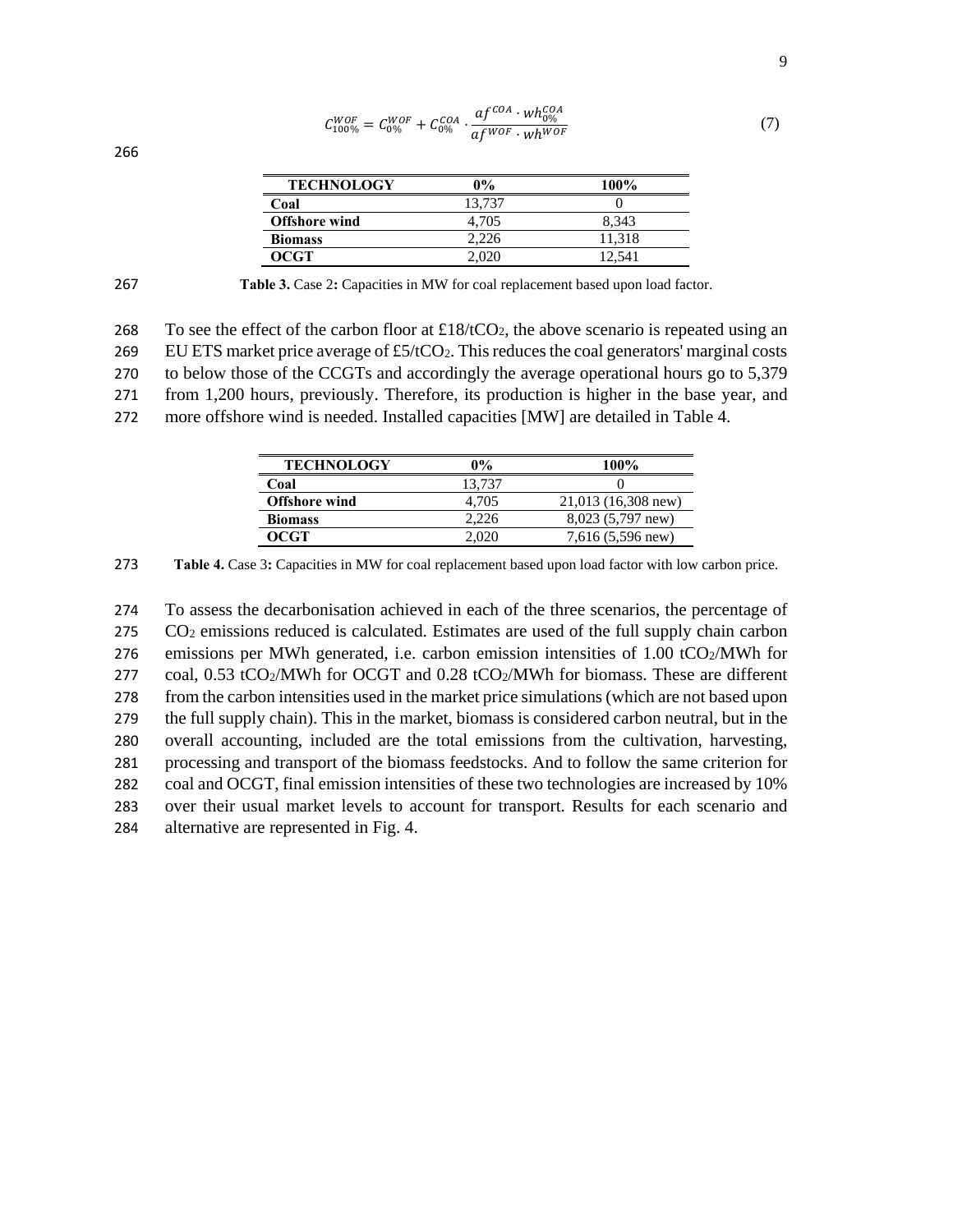



285<br>286

 Replacing coal by offshore wind typically leads to a drop of wholesale electricity prices. However, when the amount of offshore wind introduced is small and a peaking technology with high marginal costs is used to provide extra capacity, spot prices might consequently remain at the same level or even increase. Moreover, the subsidy scheme used to pay the subsidies also affects prices. For that reason, in the following chart, biomass is divided into two groups: "ROCs", for energy subsidies, and "Grants", for capacity payments. The variation of daily average electricity prices is shown in Fig. 5. There is a beneficial effect on reducing prices for using biomass, and indeed against the 295 background of the high carbon price floor of  $\pounds18/1CO<sub>2</sub>$  in Case 2, the use of OCGTs to maintain security actually increases prices slightly.



 In all scenarios, ROCs and grants for biomass and OCGT are optimised. However, the amount of subsidies to offshore wind is maintained at the same 2016 level (1.8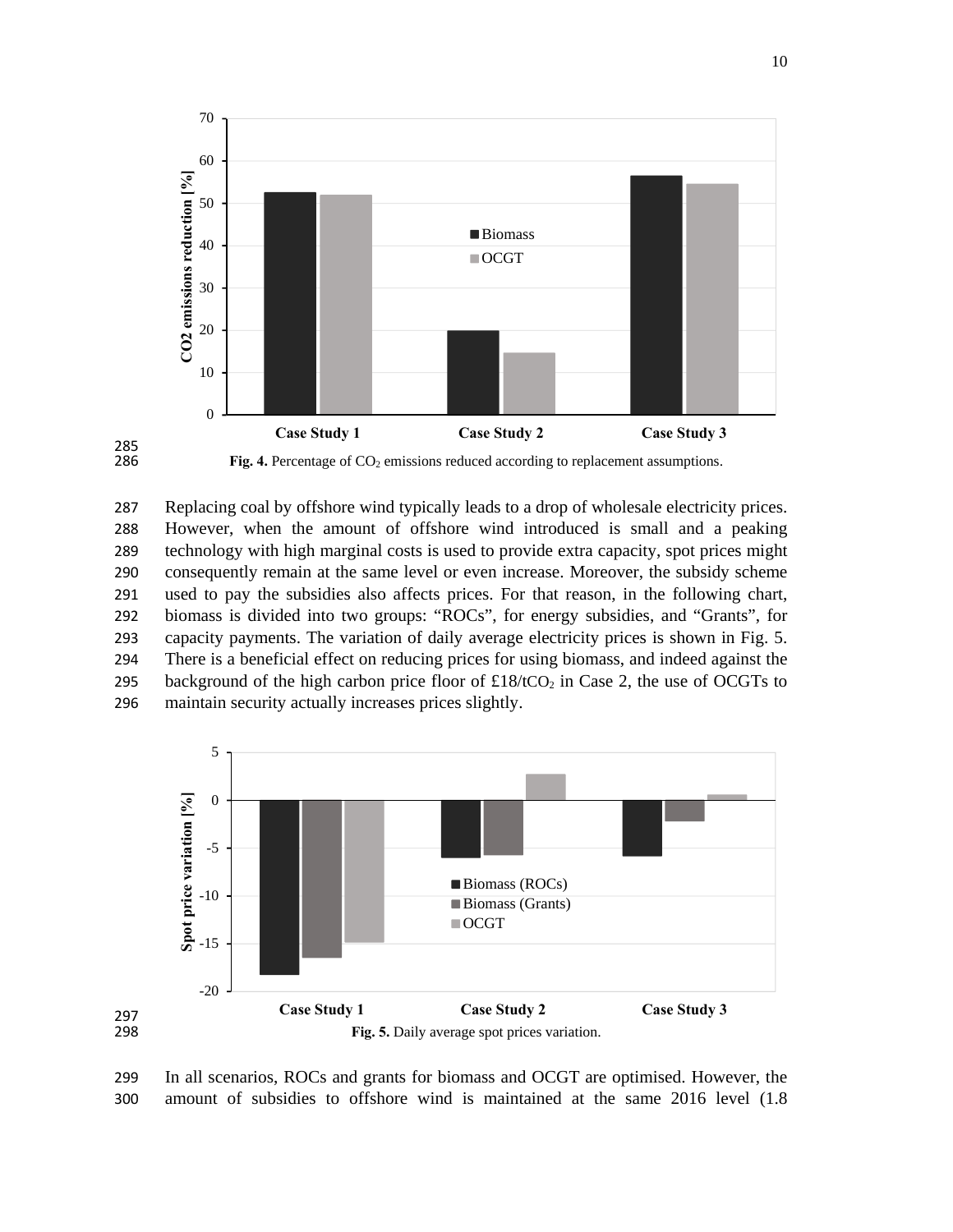ROCs/MWh, i.e. about £80/MWh in addition to the wholesale price around £35/MWh), which is significantly higher than the optimised value of 0.3 ROCs/MWh for biomass). As a consequence, the larger the installed capacity of offshore wind, the higher the total subsidies. Although dominated by the cost of subsidising the wind with this base case of high ROCs, it is discernible in Case 2 that supporting biomass with capital grants can lead to a marginal saving compared to using green certificates, and compared to maintaining security via OCGTs.



 The base year 2016/17 was a year of rapid change in support levels for offshore wind. By September 2017, ROCs had been replaced for offshore investment by Contracts for 312 Differences. These were determined by an auction which cleared at £57.5/MWh. Fig. 7 shows the effect of this lower subsidy level, but note that the differences between the Cases do not change.

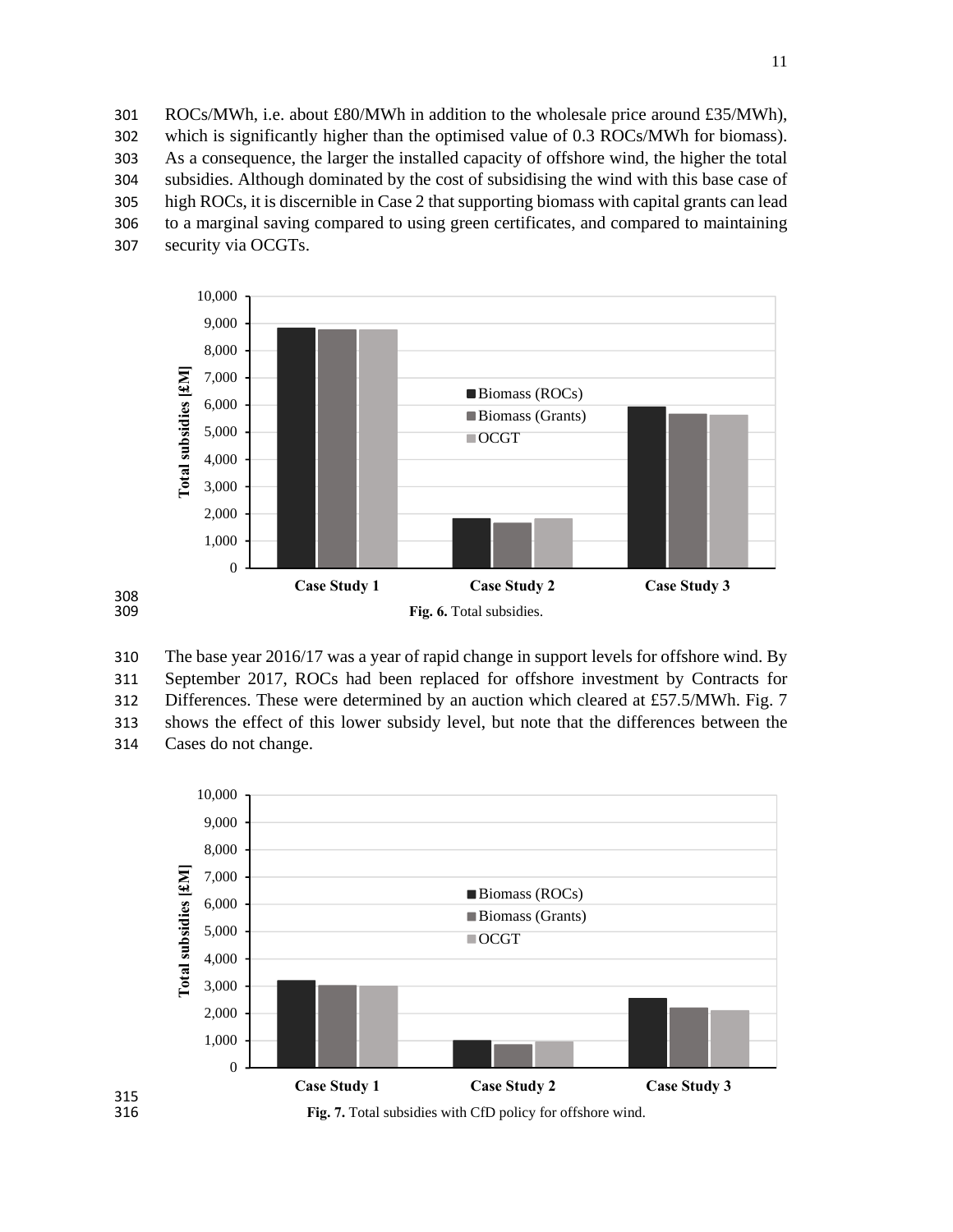Finally, Fig. 8 shows the ratio between total subsidies at the 2016 level (in Fig 6) and the  $CO<sub>2</sub>$  emissions reduced to produce an implied cost of carbon (£/tCO<sub>2</sub>) for the transition under the different cases. Evidently, there is a much higher implied cost of carbon for the transition if security is maintained with OCGTs compared to Biomass in all cases, but 321 particularly against the background of the  $\pounds18/tCO_2$  carbon price floor. With biomass, the 322 implied cost of carbon is around  $\text{\pounds}59/tCO_2$  if energy subsidies are used or about  $\text{\pounds}55/tCO_2$ 323 with capital grants compared to about  $\pounds$ 155/tCO<sub>2</sub> if gas is used for the security. Note that with the lower September 2017 CfD prices for offshore wind, these implied carbon costs would be reduced substantially to about a third.





326<br>327

 Whilst the main result of this modelling is with regard to the value of biomass conversions, compared to new OCGT facilities, for maintaining security during a coal phase-out, these results also show that subsidies need to be slightly higher if they are paid as energy benefits (green certificates, ROCs, feed-in tariffs or contracts for differences) compared to capital grants (capacity payments, fiscal benefits). This is explained by the intrinsic uncertainty of the energy-based subsidies, where dependence on the different parameters mentioned previously increases the volatility of the cash-flow received by generators. This effect can be observed in Fig. 9, where the coverage ratio probability distributions for the Grants and ROC cases are compared. Higher volatility produces more disperse coverage ratios from a wider distribution, so the tails are longer and a 10% percentile of 1.2 is more difficult to achieve. Thus, biomass requires higher subsidy with energy credits compared to capital benefits.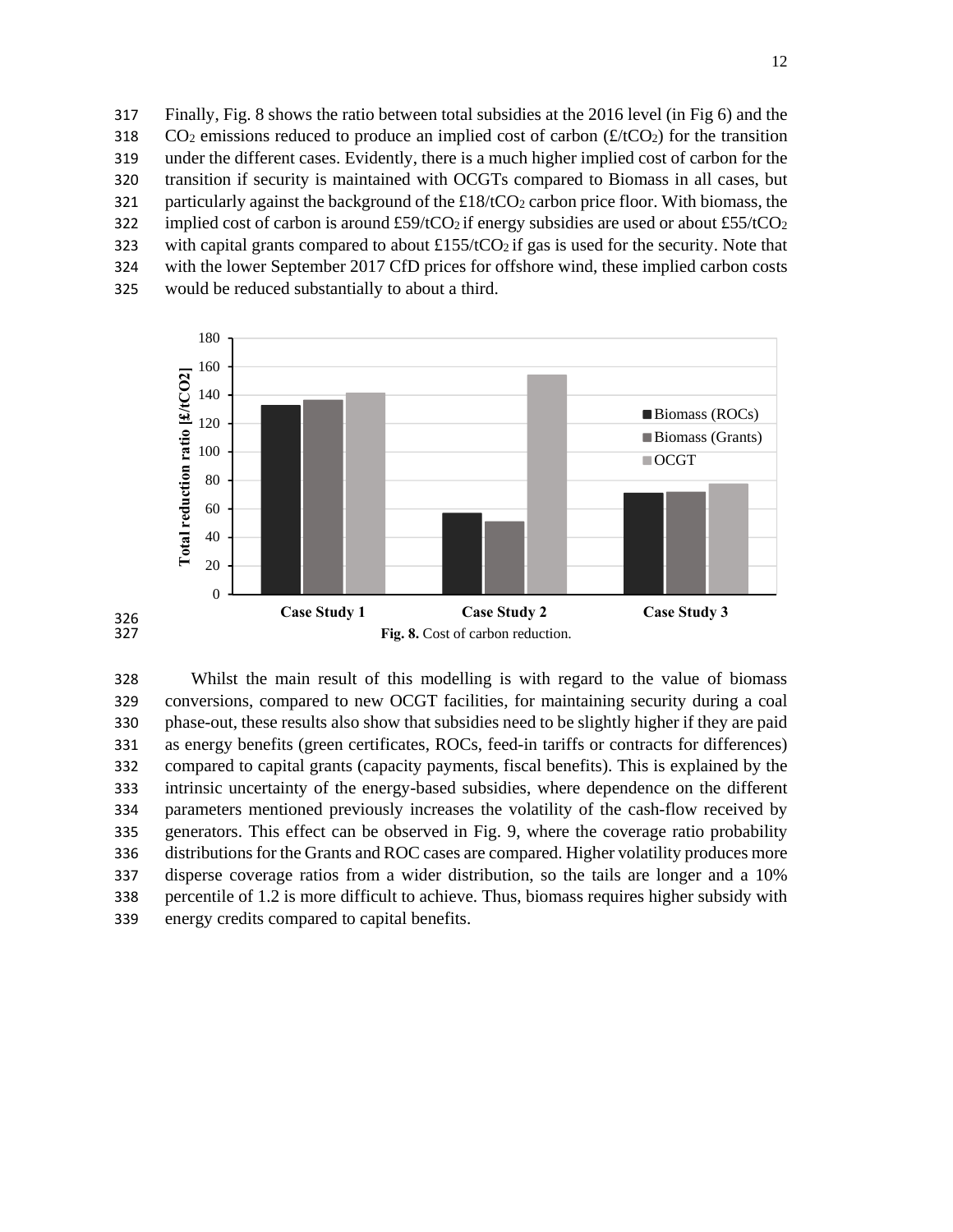



**Fig. 9.** Coverage ratio probability distributions.

 Furthermore, important results are obtained regarding optimal ROCs in this analysis: the ROCs required to get a coverage ratio of 1.2 is around 0.3 ROC/MWh, much less than the 1.5 ROC/MWh being paid in 2016.

## **4. Conclusions**

 This analysis points to positive considerations for biomass conversion if coal facilities are being phased out and replaced by intermittent renewable energy resources. The need for a transition to maintain resource adequacy at a constant level, as measured by the expected energy unserved, can be optimized by the methodology developed in this paper. An application to the British context indicates that using biomass conversion compared to gas turbines to maintain adequate reserve levels leads to lower costs (according to this analysis, they could be up to 9% lower), lower prices (they could drop by 16-18%) and a lower implied cost of carbon reduction (it could be a 70% lower).

 It should be emphasized that the analysis is a marginal one. It has looked at the operating reserve technology needed to maintain a system reliability target during an evolution in which a firm power source such as coal is replaced by a renewable facility such as wind or solar. The analysis is not about the widespread introduction of new-build biomass facilities for baseload, but instead, the conversion of the pre-existing coal plants, which are being decommissioned, to provide occasional reserve supplies. As such, the capital costs and supply chain implications are much less restrictive, and the practical feasibility of this analysis is plausible. Note in this context that some large coal facilities in Britain (over 2GW) have indeed been converted to biomass [36]. However, subsidies are required and the analysis shows that capacity payments rather than energy price premia are more efficient (the results suggest a benefit in the cost of subsidies of up to a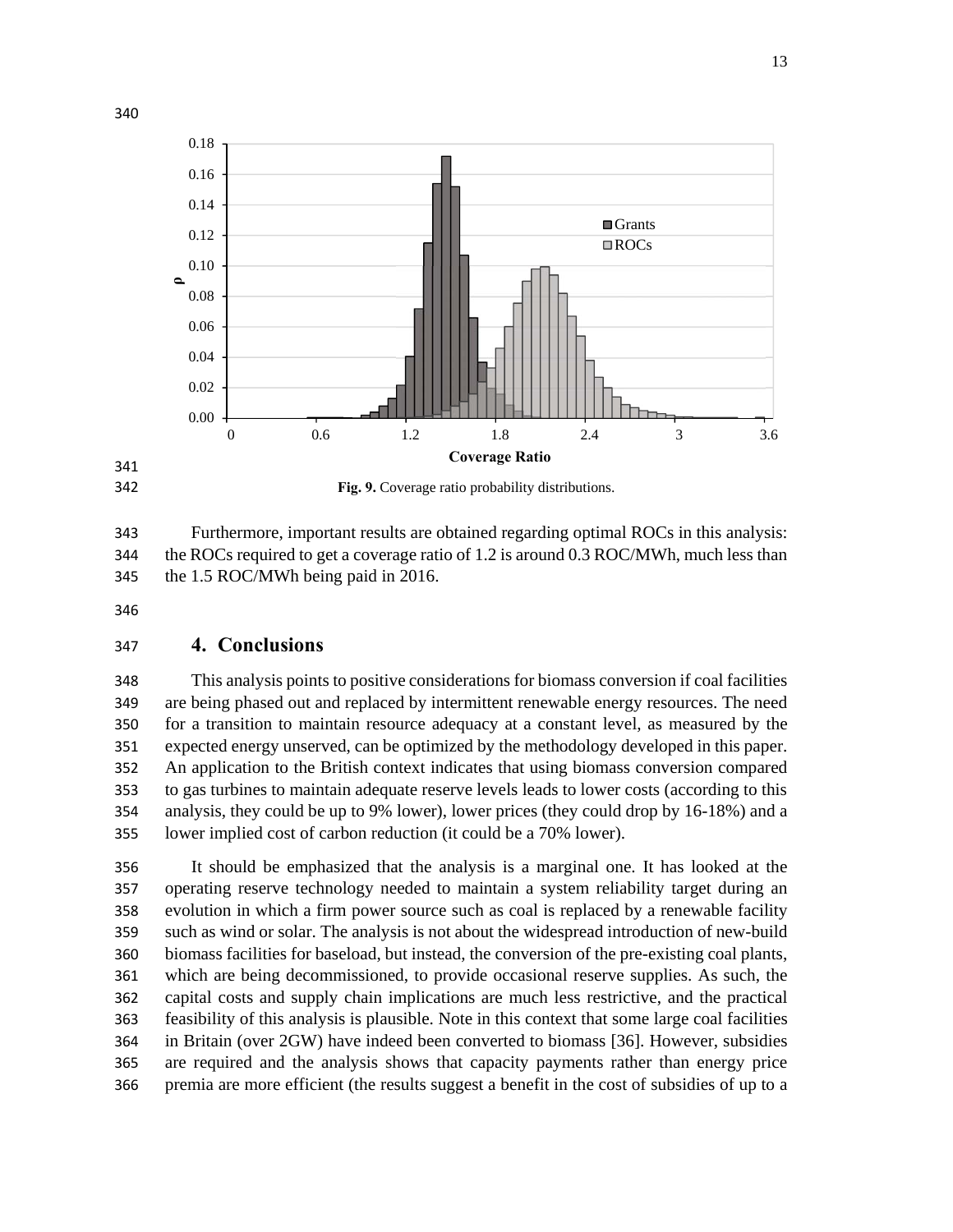10%). This particular conclusion confronts conventional practice in many national markets.

 Whilst this analysis has been derived from a stylization of the British context, the key indications are generalizable. The advantage of capacity payments over energy price premia is driven mainly by considerations of financing risk, being the reduction in the lower tail of the debt-coverage risk distribution. This is a general result, but presumes a focus upon financial risk in the investment decision. The context is that of private investors in a competitive power market, and this would not generalize to a public sector decision for a national monopoly. The latter case is however becoming much less common worldwide as competitive electricity markets mature.

 Regarding the specific British case study of replacing coal by wind, it can be observed that other European countries are also progressing in this way, given the EU Directives for the low carbon and renewable energy transition. The scale varies however with, for example, France having a smaller installed coal capacity of 3 GW (vs. 14 GW, in the UK*)*  and a slower development of wind [37, 38]. For Germany, however, coal is a major source of fuel for electricity generation with around 25 GW and there has been an active development program of wind, solar and biomass [39]. Subsides for renewable energies in both France and Germany have, however, been energy premia rather than capacity payments [40, 47]. Similarly for Spain with 14% provided by coal-fired plants and 20% coming from wind power [41, 42], and in The Netherlands with more than 30% produced by coal [44] and substantial offshore wind [45]. In other words, the European context presents various member states having substantial coal plant being imminently decommissioned and an expansion of their wind resources. Elsewhere in the world, in the United States, Australia and Asia, similar trends are evident.

 Apart from the economic conclusions of the above analysis in favor of biomass conversion to maintain reserve levels, not costed are the attractions of a re-purposing of existing facilities. For asset owners, the attractions are clear [36]. Overall, however, one might have expected biomass coal conversions to be more widespread. Concerns about securing the supply chain are clearly very different to linking up with a pre-existing gas infrastructure. This study does not speculate on the future sustainability of biomass resources if biomass conversion were to become widespread, and these concerns may be overstated [46], but in the context of providing reserve to support wind and solar, the analysis does not envisage large-scale baseload demands upon the supply chain. It is clear furthermore that gas turbine installations are well established, reliable and well supported; whilst biomass power generation is more complicated by comparison. But with appropriate policy support this analysis suggests that biomass conversion can play a cost-efficient role in the energy transition.

- 
- 
- 
- 
-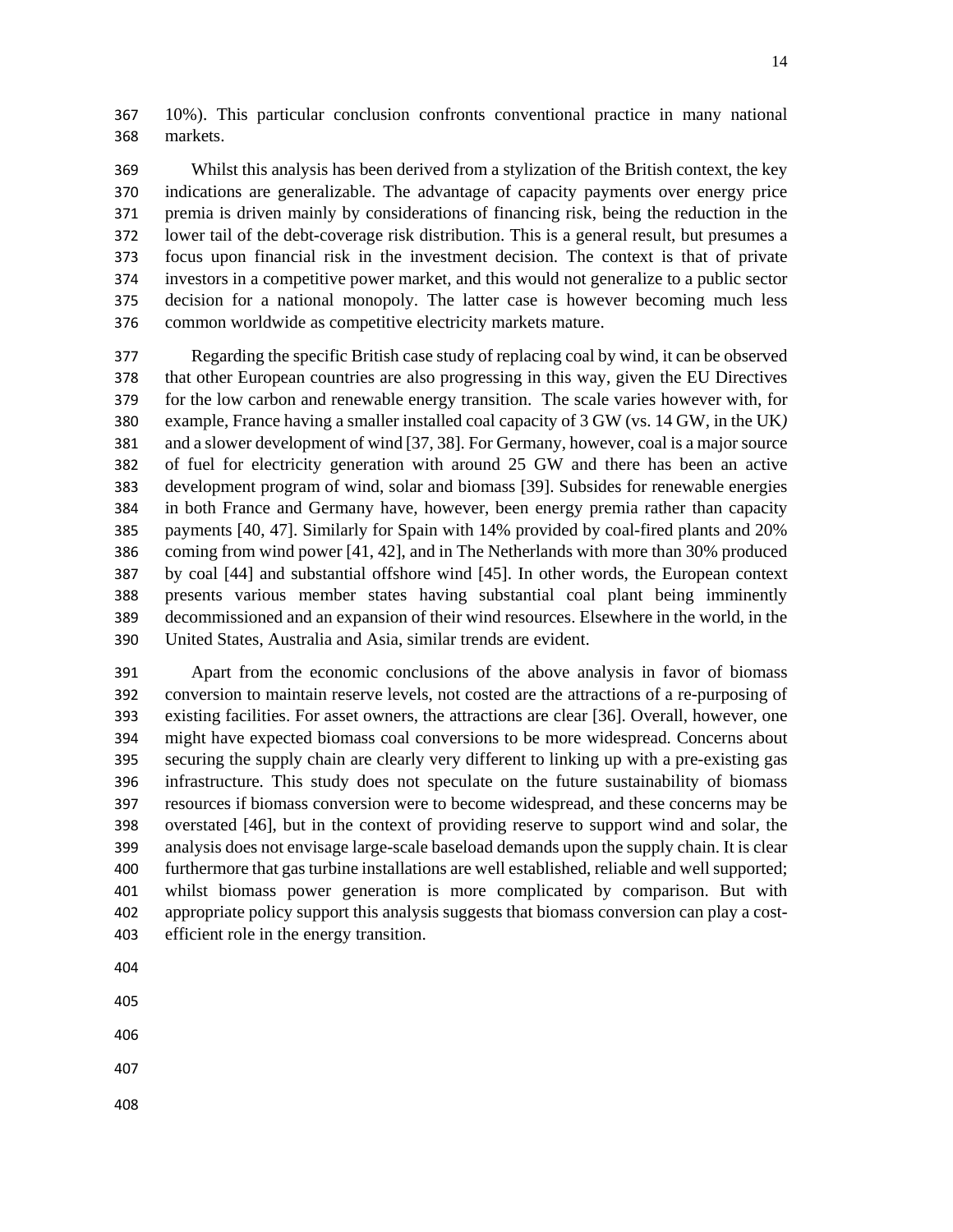| 409<br>410                      |                  |                                                                                                                                                                                                                                                                                                                        |
|---------------------------------|------------------|------------------------------------------------------------------------------------------------------------------------------------------------------------------------------------------------------------------------------------------------------------------------------------------------------------------------|
| 411                             |                  | <b>5. References</b>                                                                                                                                                                                                                                                                                                   |
| 412<br>413<br>414               | $[1]$            | Sensfuß, F., Ragwitz, M., Genoese, M., The merit-order effect: A detailed analysis<br>of the price effect of renewable electricity generation on spot market prices in<br>Germany, Energy Policy 36 (2008) 3086-3094.                                                                                                  |
| 415<br>416<br>417<br>418        | [2]              | Moody's, Wind and solar power will continue to erode thermal generator's credit<br>quality, Global Credit Research, 6th November 2012.<br>http://www.moodys.com/research/European-Utilities-Wind-and-Solar-Power-<br>Will-Continue-to-Erode--PBC_146913.                                                               |
| 419<br>420<br>421               | $\left[3\right]$ | Hach, D., Spinler, S., Capacity payment impact on gas-fired generation investments<br>under rising renewable feed-in $-$ A real options analysis, Energy Economics 53<br>$(2016)$ 270-280.                                                                                                                             |
| 422<br>423                      | $[4]$            | Denholm, P., Margolis, R., Evaluating the limits of solar photovoltaics (PV) in<br>traditional electric power systems, Energy Policy 35 (2007) 2852-2861.                                                                                                                                                              |
| 424<br>425                      | $\left[5\right]$ | Joskow, P.L., Comparing the costs of intermittent and dispatchable electricity<br>generating technologies, American Economic Review 101 (3) (2011) 238-241.                                                                                                                                                            |
| 426<br>427<br>428<br>429        | [6]              | Department of Energy and Climate Change, Electricity Market Reform (EMR)<br>White paper.<br>https://www.gov.uk/government/uploads/system/uploads/attachment_data/file/481<br>29/2176-emr-white-paper.pdf, 2011 (accessed 20 October 2017).                                                                             |
| 430<br>431<br>432               | $[7]$            | Traber, T., Kemfert, C., Gone with the wind? — Electricity market prices and<br>incentives to invest in thermal power plants under increasing wind energy supply,<br>Energy Economics 33 (2011) 249-256.                                                                                                               |
| 433<br>434                      | [8]              | Bunn, D.W., Muñoz, J.I., Supporting the externality of intermittency in policies for<br>renewable energy, Energy Policy 88 (2016) 594-602.                                                                                                                                                                             |
| 435<br>436<br>437               | [9]              | Department for Business, Energy and industrial Strategy, Levy Control Framework.<br>https://www.gov.uk/government/collections/levy-control-framework-lcf,<br>2016<br>(accessed 20 October 2017).                                                                                                                       |
| 438<br>439<br>440               |                  | [10] Federal Ministry for Economic Affairs and Energy, An Electricity Market for<br>Germany's Energy Transition.<br>http://www.bmwi.de/EN/Service/publications,did=673330.html, 2014                                                                                                                                   |
| 441<br>442<br>443<br>444<br>445 |                  | [11] Lecuyer, O., Vogt-Schilb, A., Optimal Transition from Coal to Gas and Renewable<br>Power under Capacity Constraints and Adjustment Costs, Policy Research Working<br>Paper 6985 (2014), World Bank Group, Washington, DC.<br>https://openknowledge.worldbank.org/handle/10986/19388, (License: CC BY 3.0<br>IGO). |
| 446<br>447                      |                  | [12] IFC, Investing in Natural Gas, Helping Transition National Energy Mix.<br>https://www.ifc.org/wps/wcm/connect/28735f85-ce4c-4c81-a52e-08eef9e8ada7/                                                                                                                                                               |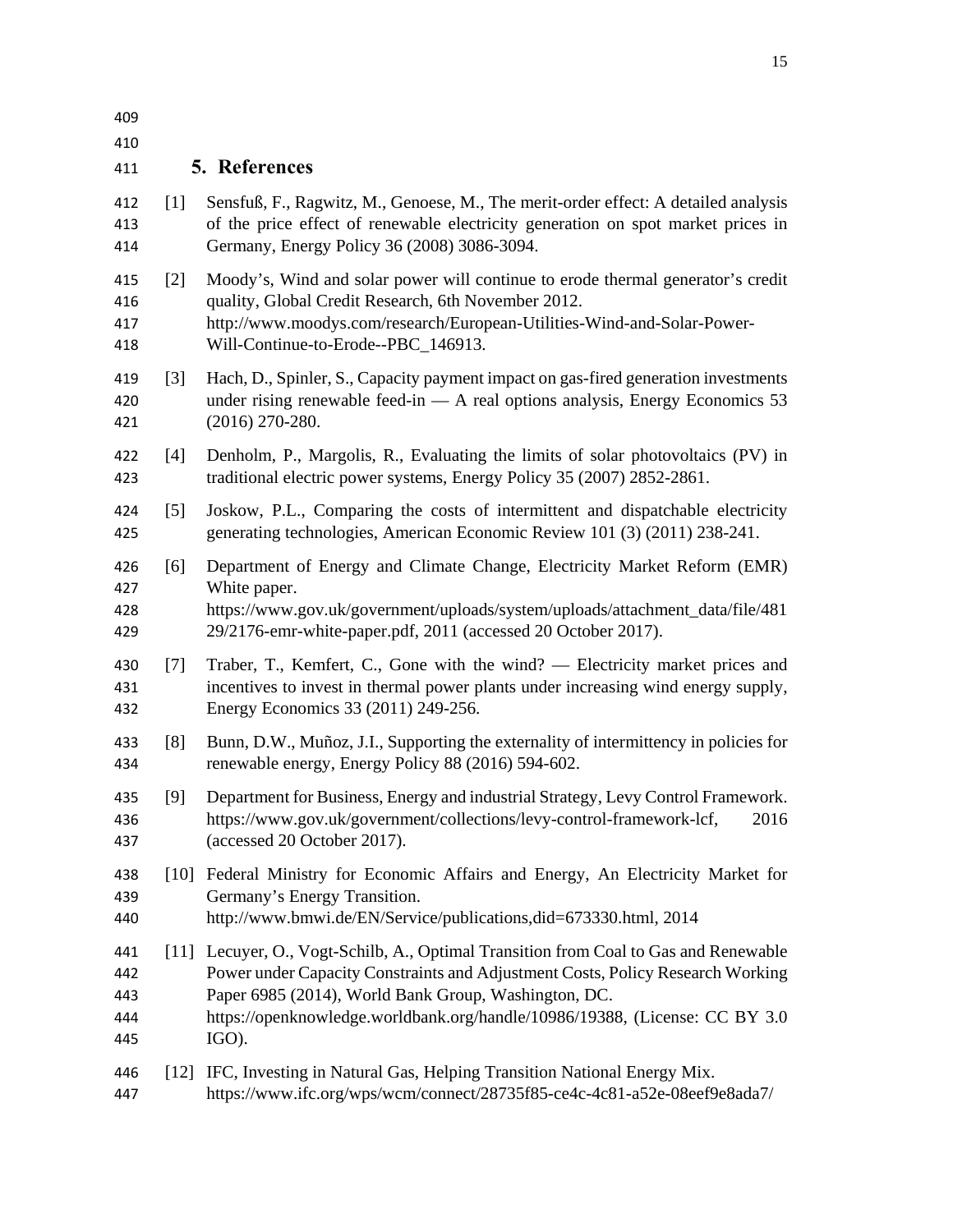9StoriesOfImpact-TianLunGas.pdf?MOD=AJPERES, 2016 (accessed 20 October 2017). [13] Redpoint, Estimating the Costs and Benefits of the Capacity Market, DECC. https://www.gov.uk/government/uploads/system/uploads/attachment\_data/file/263 323/Independent\_CM\_assessment\_\_Redpoint.pdf, 2013 (accessed 20 October 2017). [14] Department of Energy and Climate Change, Government Response to the consultation on proposals to enhance the sustainability criteria for the use of biomass feedstocks under the Renewables Obligation (RO). https://www.gov.uk/government/uploads/system/uploads/attachment\_data/file/231 458 102/RO Biomass Sustainability consultation - \_Government\_Response\_22\_August\_2013.pdf, 2013 (accessed 20 October 2017). [15] IEA, World Energy Outlook. https://www.iea.org/media/publications/weo/ WEO2016Chapter1.pdf, 2016 (accessed 20 October 2017). [16] MIT, The Future of Coal. http://web.mit.edu/coal/ The\_Future\_of\_Coal\_Summary\_Report.pdf, 2007 (accessed 20 October 2017). [17] Sanchez, D.L., Nelson, J.H., Johnston, J., Mileva, A., Kammen, D.M., Biomass enables the transition to a carbon-negative power system across western North America, Nature Climate Change 5 (2015) 230-234. [18] Jaraitè, J., Karimu, A., and Kazukauskas, A., Policy-Induced Expansion of Solar and Wind Power Capacity: Economic Growth and Employment in EU Countries, The Energy Journal 38 (5) (2017) 197-222. [19] Fitch Ratings, Rating Criteria for Onshore Wind Farms Debt Instruments, Global Infrastructure and Project Finance, 25th March 2009. www.fitchratings.com. [20] Moody's Global Infrastructure Finance, Rating Methodology – Unregulated Utilities and Power Companies. http://www.moodys.com/research, 2009 [21] The Crown Estate Commissioners, Study on UK Offshore Wind Variability. https://www.thecrownestate.co.uk/media/1043271/uk-offshore-wind- variability.pdf, 2016 (accessed 13 November 2017). [22] Borod, R.S., Convergence of Project Finance and Structured Finance in the Wind Power Sector, Journal of Structured Finance, Spring (11) 1 (2005) 52-56. [23] Euroweek, HVB Launch €455m Breeze Wind Farm Deal. http://www.projectfinancemagazine.com/Article/2413960/HVB-closes-Breeze-II- portfolio.html, 2007 [24] Garrad Hassan, Financing Wind Farms and the Impacts of P90 and P50 Yields. Andrew Tindal, EWEA Wind Resources Assessment Workshop. http://www.ewea.org/fileadmin/ewea\_documents/documents/events/2011\_technol ogy\_workshop/presentations/Session\_5.1\_Andrew\_Tindal.pdf, 2011 (accessed 20 October 2017).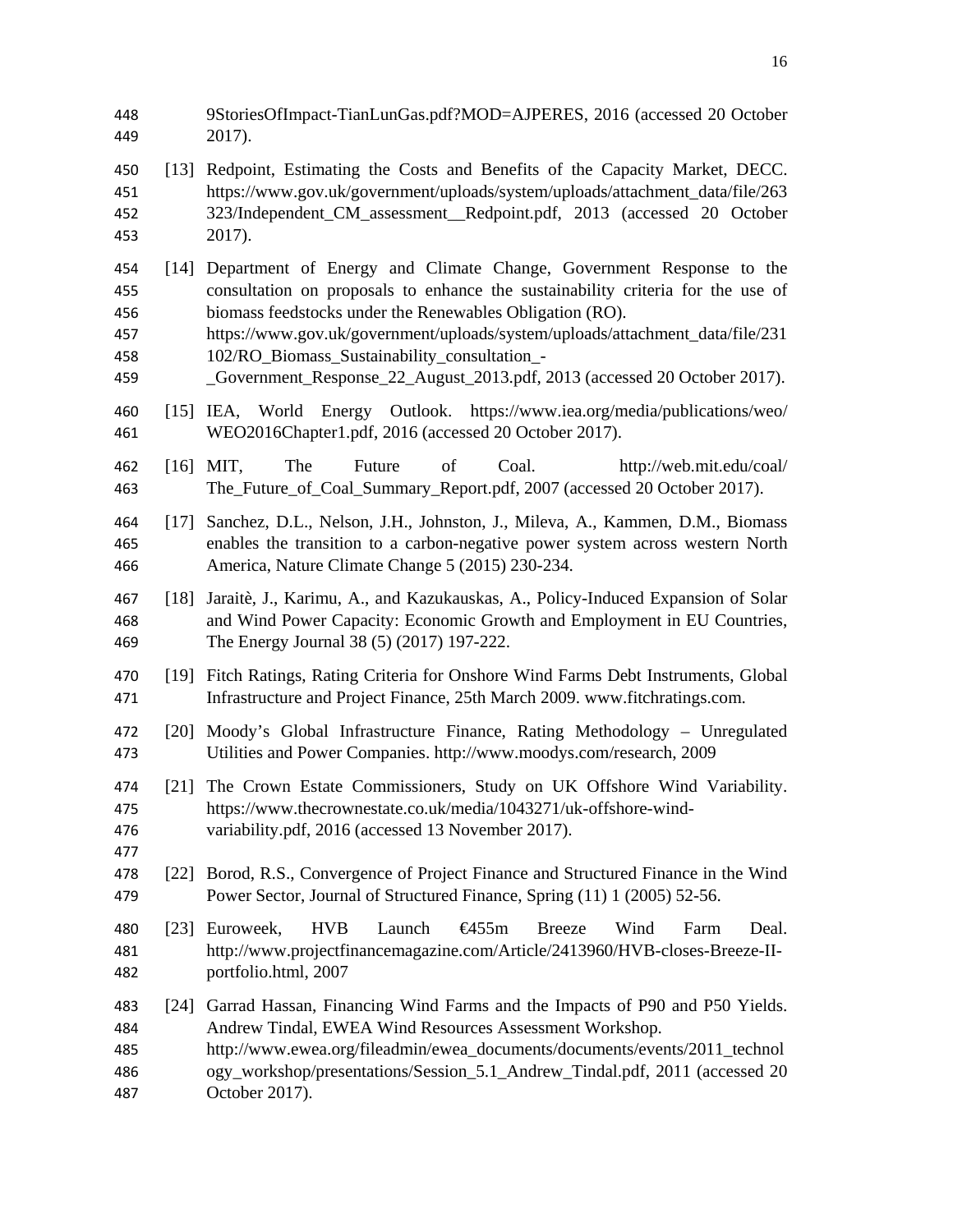- [25] Project Finance and Infrastructure Finance, Hog Jaeren: Norway's First Project Financed Wind Farm. http://www.projectfinancemagazine.com/Article/2774763/Hog-Jaeren-Norways- first-project-financed-wind-farm.html, 2011 [26] Zonneveld, P., Papaefthymiou, G., Coster, E., Van der Sluis, L., Calculation of Grid Losses with the Aid of Stochastic Modeling of Wind Turbines and Loads, 16th Power Systems Computation Conference PSCC 2008 Glasgow. ISBN: 978-1- 61738-857-6, vol.2, 1295-1302 [27] Kusiak, A., Energy Output, Intelligent Systems Laboratory, University of Iowa. http://css.engineering.uiowa.edu/~ie\_155/Lecture/Energy\_Output.pdf, 2008 (accessed 20 October 2017). [28] Hossain, J., Sinha, V., Kishore, V.V.N., A GIS based assessment of potential for windfarms in India, Renewable Energy 36 (12) (2011) 3257-3267. [29] Sinden, G., Characteristics of the UK wind resource: Long-term patterns and relationship to electricity demand, Energy Policy 35 (2007) 112-127. [30] Sheffield Solar, Photovoltaic generation historical results, The University of Sheffield. https://www.solar.sheffield.ac.uk/, 2015 (accessed 20 October 2017). [31] Department of Energy and Climate Change, Electricity Generation Costs (December 2013). https://www.gov.uk/government/uploads/system/uploads/attachment\_data/file/269 888/131217\_Electricity\_Generation\_costs\_report\_December\_2013\_Final.pdf, 2013 (accessed 20 October 2017). [32] Department of Energy and Climate Change, Review of Renewable Electricity Generation Cost and Technical Assumptions. https://www.gov.uk/government/uploads/system/uploads/attachment\_data/file/566 718/Arup\_Renewable\_Generation\_Cost\_Report.pdf, 2016 (accessed 20 October 2017). [33] Department for Business, Energy and Industrial Strategy, Electricity Generation Costs. https://www.gov.uk/government/uploads/system/uploads/attachment\_data/file/566 518 567/BEIS Electricity Generation Cost Report.pdf, 2016 (accessed 20 October 2017). [34] Department for Business, Energy and Industrial Strategy, Updated Short-term Traded Carbon Values. https://www.gov.uk/government/uploads/system/uploads/attachment\_data/file/600 710/Updated\_short-524 term traded carbon values for appraisal purposes 2016.pdf, 2016 (accessed 20 October 2017). 526 [35] Building Research Establishment, CO<sub>2</sub> and Primary Energy Factors for SAP 2016. https://www.bre.co.uk/filelibrary/SAP/2016/CONSP-07---CO2-and-PE-factors---
- V1\_0.pdf, 2016 (accessed 20 October 2017).